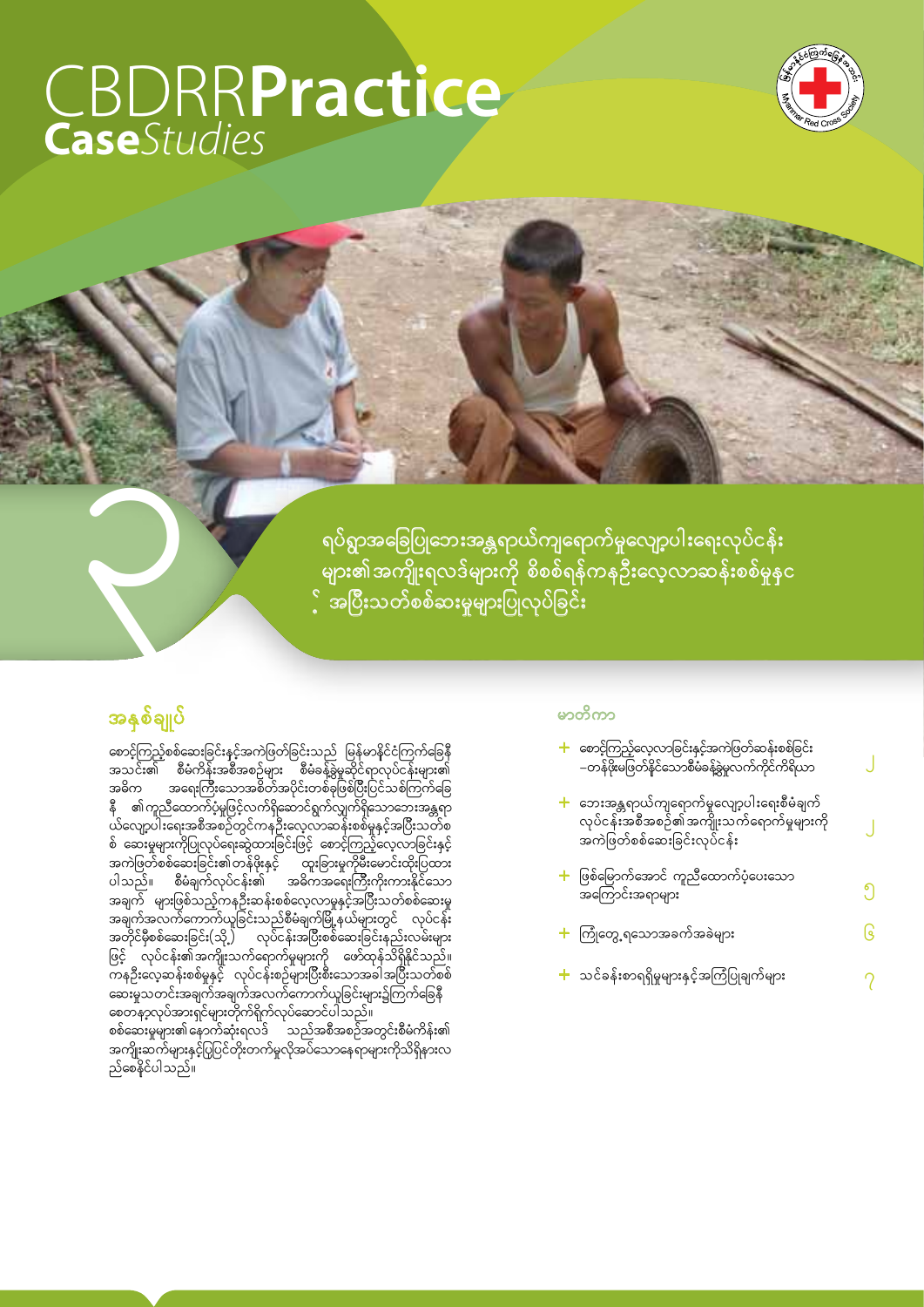# စောင့်ကြည့်လေ့လာခြင်းနှင့်အကဲဖြတ်ဆန်းစစ်ခြင်း– တန်ဖိုးမဖြတ်နိုင်သောစီမံခန့်ခွဲမှုလက်ကိုင်ကိရိယာ

ာပြည်ပြည်ဆိုင်ရာကြက်ခြေနီနှင့် လခြမ်းနီအသင်းများဖက်ဒရေးရှင်းက<br>ကူညီပံ့ပိုးပြီး၂၀၁၁ခုနှစ်တွင် ARUP အပြည်ပြည်ဆိုင်ရာ ဖွံ့ဖြိုးရေးအဖွဲ့က<br>အောင်မြင်သောရပ်ရပ်ရွာအခြေပြုဘေးအန္တရာယ်လျော့ပါး ရေးအစီအစဉ်၏<br>အဓိသော့ချက်များ အမည်ဖြင့်ပြု ု့<br>ဆေးမှုများဖြစ်သည့်စောင့်ကြည့်လေ့လာခြင်းနှင့် အကဲဖြတ်စစ်ဆေးခြင်း<br>လုပ်ငန်းစဉ် ဖြစ်ပြီးစီမံချက်လုပ်စဉ်တစ်လျှောက်လုံးထည့်သွင်း လုပ်ဆောင်ရ ်ပုံပင်ရးမျှ ၂ မြေမှုမိမိများလုပ်ရောက်လေ့ရှားကလုပ်ရောက် ရခွန်နှင့်<br>"မည်ဖြစ်သည်ဟု ဖော်ပြထားပါသည်။ (အပြည့်ပြည့်ဆိုင်ရာကြွက်ခြေနီနှင့် - ကြွမ်းမွအဘင်းများဖက်ဒရေးရှင်း၊ Joso) အချိန်မှန်ပြီးယုံကြည်စိတ်ချရသော<br>- ကြွမ်းနီအသင်းများဖက်ဒရေးရှင်း၊ Joso) အချိန်မှန်ပြီးယုံကြည်စိတ်ချရသော စောင့်ကြည့်လေ့လာခြင်း နှင့်အကဲဖြတ်ဆန်းစစ်ခြင်းသည် တိကျမှန်ကန်သော ၊ .<br>ဖြစ်ရပ်မှန်ကိုအခြေခံသော အစီရင်ခံစာတင်ပြခြင်းတို့ကို အထောက်အကူပြု ဖြစရပမှနကုအခြေခသော အစီရငံခံစာတင်ပြခြင်းတို့ကို အထောက်အကူပြု<br>ရုံသာမကစီမံခန့်ခွဲရန်နှင့်ဆုံးဖြတ်ချက်ချရန်လမ်းညွှန်မှုပေးပါသည်။ (အပြည်<br>ပြည်ဆိုင်ရာကြွက်ခြေနီနှင့်လခြမ်းနီအသင်းများဖက်ဒရေးရှင်း၊၂၀၁၁)ထို့အပြင်<br>စီမံချက်လုပ်ငန်းမျ

စောာင့်ကြည့်လေ့လာခြင်းနှင့် အကဲဖြတ်စစဲဆေးခြငးသည<sub>(ဗြષ</sub>တ္တန္တ- ၂<br>ကြန္တီအသင်း၏ စီမံချက်လုပ်ငန်းများစီမံခန့်ခွဲမှုတွင်အဓိကအရေးပါပြီးလုပ်<br>ကြန္တီအသင်း၏ စီမံချက်လုပ်ငန်းများစီမံခန့်ခွဲမှုတွင်အတိတိုင်းတာသောလက် ှ<br>နက်ကိရိယာတစ်ခုအဖြစ်မှတ်ယူနိုင်ပါသည်။ မြန်မာနိုင်ကြက်ခြေနီအသင်း၏ ်<br>အစီအစဉ်များကြားတွင် ပြင်သစ်<br>လုပ်ဆောင်နေသည့်ဘေးအန္တရယ်ကျ ာ<br>လက်ရှိဘေးအန္တရာယ်လျော့ပါးရေး ်ငီကာများသားဆွေးသော များသောက<br>ကြက်ခြေနီအသင်း၏ကူညီပံ့ပိုးမှုဖြင့် ကြကမြေနအသင်း၏ကူညပ္ဝုံးမှုဖြင့် လုပ်ဆောင်နေသည့်ဘေးအန္တရယ်ကျ<br>ရောက် မှုလျော့ပါးရေး လုပ်ငန်းအစီအစဉ် တစ်ခုသာလျှင် စောင့်ကြည့်လေ့<br>လာခြင်း နှင့်အကဲဖြတ်စစ်ဆေးခြင်း၏ထူးခြားမှုနှင့်တန်ဖိုးရှိမှုများကိုအလေး<br>ထားကာစစ်ဆေးမှုအမျိုးမျိုး ္း ျ<br>ဖော်ထုတ်ပေးသောကြောင့်အထူးဦးစားပေးထားသည်။ ချက်အလက်များကို .<br>ကျောင်းအခြေပြုဘေးအန္တရာယ် လျော့ပါးရေးအစီအစဉ်နှင့်ရပ်ရွာအခြေပြုဘေး ောျာင်အမြေပြုသောအမွှန်ပြထ လျော့ဝါးရေးအစအစဉ်မှာနဲ့ရပြရသာမြေပြုသော<br>အန္တရာယ်လျော့ပါးရေးစီမံခန့်ခွဲမှု အစီအစဉ်များတွင် အကျိုးသက်ရောက်မှုများ<br>အားအကဲဖြတ်စစ်ဆေးခြင်းကိုပြုလုပ်ခြင်းမရှိပါ ။ရပ်ရွာလူထုအခြေပြုဘေး<br>အန္တရာယ်လျော့ပါးရေး ထိုင် ရန်လျာထားထားသော်လည်း ၄င်းအစီအစဉ်လုပ်ငန်းများသည်မကြာသေး<br>ထိုင်္လ ရန်လျာထားထားသော်လည်း ၄င်းအစီအစဉ်လုပ်ငန်းများသည်မကြာသေး ႃႋႚႃ<sub>ႃ</sub>ၣႃ<sub>႞</sub>ၣၛၣၜၜၜၜၜၜၜၜၟႜ႞ၣၟၜၜၜၜၜၣၟၣၣၣၛၜၜၣႍၣႍၟၜၜၜ<br>ၣႜႝၮၜၯႄငၲၺၑၳႜႚဪႍၛၟၮၲၡၴရာႜၯႝၮၟႝ႞ၮႄၣၯၣၣၣၣၣၣၣၣၣၣၣၣၣၣၣၣၣၣၣၣ နိုင်သေးပါ။

# ဘေးအန္တရာယ်ကျရောက်မှုလျော့ပါးရေးစီမံချက် လုပ်ငန်းအစီအစဉ်၏အကိုးသက်ရောက်မှုများကို အကဲဖြတ်စစ်ဆေးခြင်းလုပ်ငန်း

စီမံချက်လုပ်ငန်းများအကောင်ထည်ဖော်ဆောင်ရာတွင်ပထမတစ်နှစ်ကာလ<br>အတွင်းအကျိုးသက်ရောက်မှု ကိုအကဲဖြတ်စစ်ဆေးခြင်းမပြုလုပ်သေ့ာ်လည်း ာသို့ သည်။ မြန်မာနိုင်ငံတွင် မြန်မာနိုင်ငံတွင် မြန်မာနိုင်ငံတွင် မြန်မာနိုင်ငံတွင် မြန်မာ<br>၂၀၁၀ခုနှစ်မှစတင်၍ လုပ်ငန်းစဉ်တစ်ခုလုံးတွင်ပြောင်းလဲမှု များရှိလာကာ<br>သက်ဆိုင်ရာမြို့နယ်တွင်လုပ်ငန်းမစတင်မှီကနဦးအကြိုစစ်တမ်းကောက်ယူမှု ္။ ။<br>စစ်ဆေးခြင်းလုပ်ငန်းများပြုလုပ်ကြပါသည်။ ဘေးအန္တရာယ်ကျရောက်မှုလျော့<br>ပါးရေးဌာနမှ စောင့်ကြည့်စစ်ဆေးခြင်းနှင့် အကဲဖြတ်ခြင်းအရာရှိသည်ရပ်ရွာ အဆင့်စစ်ဆေးမှုများတွင်ကြီးကြပ်တာဝန်ယူရပြီးကျောင်းနှင့်ပတ်သက်သော စစ်ဆေးမှုများကိုပညာရေးမှုးကတာဝန်ယူဆောင်ရွက်ပါသည်။

#### စီမံကိန်းလည်ပတ်မှုတွင်အဓိကကျသောစောင့်ကြည့်စစ်ဆေးခြင်းနှင့်အကဲဖြတ်စစ် ဆးရမည့်အရာများ

- ၁။ ကနဦးလိုအပ်ချက်များကိုစစ်ဆေးခြင်း။ စီမံချက်အစီအစဉ်ပြုလုပ်<br>ရန်လိုခြင်းရှိမရှိကို စစ်ဆေးရန်၊ အကယ်၍လိုအပ်ပါက ကြိုတင်စီစဉ<br>န်မာမာများနှင့် နေနေနေသည် ကြီး နိုင်ငံမှာ ရှိသည်။
- ျမှလုဗွင်းရှိမရှိကု စစ်ဆေးရမှာ အက်ထံရွှုလုအပင်ကာ ကြတင်စီစဉ်<br>- မှုများပြုလုပ်သောအခါတွင် ကြိုတင်အသိပေးနိုင်ရန်။<br>၂။ စီမံချက်လုပ်ငန်းများဆိုင်ရာ ချိတ်ဆက်မှုပြယားနှင့် ရည်ညွှန်း<br>- ချက်များ။ စီမံချက်အစီအစဉ်၏ လုပ်ဆောင်ရန်ပုံ နှင့်ယူဆချက်များ
- ၃။ စောင့်ကြည့်လေ့လာခြင်းနှင့် အကဲဖြတ်စစ်ဆေးခြင်းများပြုလုပ်ရန်အ ယား(Logframe)၏ ရည်ရွယ်ချက်နှင့် ရှည်ညွှန်းချက်များကိုအကဲဖြတ် စစ်ဆေးရန် လက်တွေ့ကျသော စောင်ကြည့်လေ့လာခြင်း နှင့် အကဲဖြတ် စစ်ဆေးခြင်းအဓိကအစီအစဉ်များရေးဆွဲရန်
- ၂ ကနဦးးလေ့လာဆန်းစစ်ခြင်း။ စီမံချက်အစီအစဉ်များမစတင်မှီ အစ - ၂<br>ကနဦးအခြေနေများ(သင့်တောသောရည်ညွှန်းချက်များ)လေ့လာ<br>စစ်ဆေးခြင်းဖြင့် လုပ်ငန်းအစီအစဉ်များ တိုးတက်မှုများကိုတိုင်တာခြင်း (သို့) နိုင်ယှဉ်နိုင်ခြင်း
- ၅။ စီမံကိန်းအလယ်ကာလအကဲဖြတ်စစ်ဆေးခြင်းနှင့် သုံသပ်ခြင်းများ။ စစ်ဆေးလေ့လာခြင်းနှင့် ဆက်လက် လုပ်ဆောင်နေသော စီမံကိန်း အစီအစဉ်များကို သတင်းပို့အကြောင်းကြားခြင်း။
- ၆။ အပြီးသတ်အကဲဖြတ်စစ်ဆေးခြင်း (အပြီးသတ်စစ်ဆေးခြင်း)။ ပုံမှန်အားဖြင့် အပြီးသတ်အကဲဖြတ် စစ်ဆေးခြင်း၏ တစ်စိတ် တစ်ဒေသဖြစ်သော)အပြီးသတ်အကဲဖြတ် စစဲဆေး ခြင်းများပြုလုပ်ခြင်း အစပိုင်းအခြေနေများကိုနိူင်းယှဉ်ခြင်းဖြင့်ပြောင်း စီမံချက်လုပ်ငန်းများ၏ရွယ်ရွယ်ထား လဲလာမှုများကိုစစ်ဆေးခြင်း၊
- သောဦးတည်ချက်များနှင့်ကွဲပြားခြားနားချက်များကိုစစ်ဆေးရန်<br>အစီရင်ခံတင်ပြခြင်းနှင့်သင်ခန်းစာရရှိမှုများကိုပြန်လည်အသုံးချခြင်း။  $2^{\prime\prime}$ စီမံကိန်းလည်ပတ်မှုတစ်လျှောက်လုံးတွင် အကျုံးဝင်ကြံတွေ့ခဲ့ရသည့် ှ<br>အခြေအနေအဖြစ်အပျက်များကိုတင်ပြရန်နှင့် ဆက်လက်လုပ်ဆောင်<br>နေသောစီမံချက်လုပ်ငန်းအစီအစဉ်များကို သတင်းပေးပို့ရန်။

.<br>အရင်းအမြစ်။ အပြည်ပြည်ဆိုင်ရာကြက်ခြေနီနှင့် လခြမ်းနီအသင်းများဖက်ဒရေဒရှင်း ၂၀၁၁ စောင့်ကြည့်စစ်ဆေးခြင်းနှင့် အကဲဖြတ်စစ်ဆေးခြင်းလမ်းညွှန်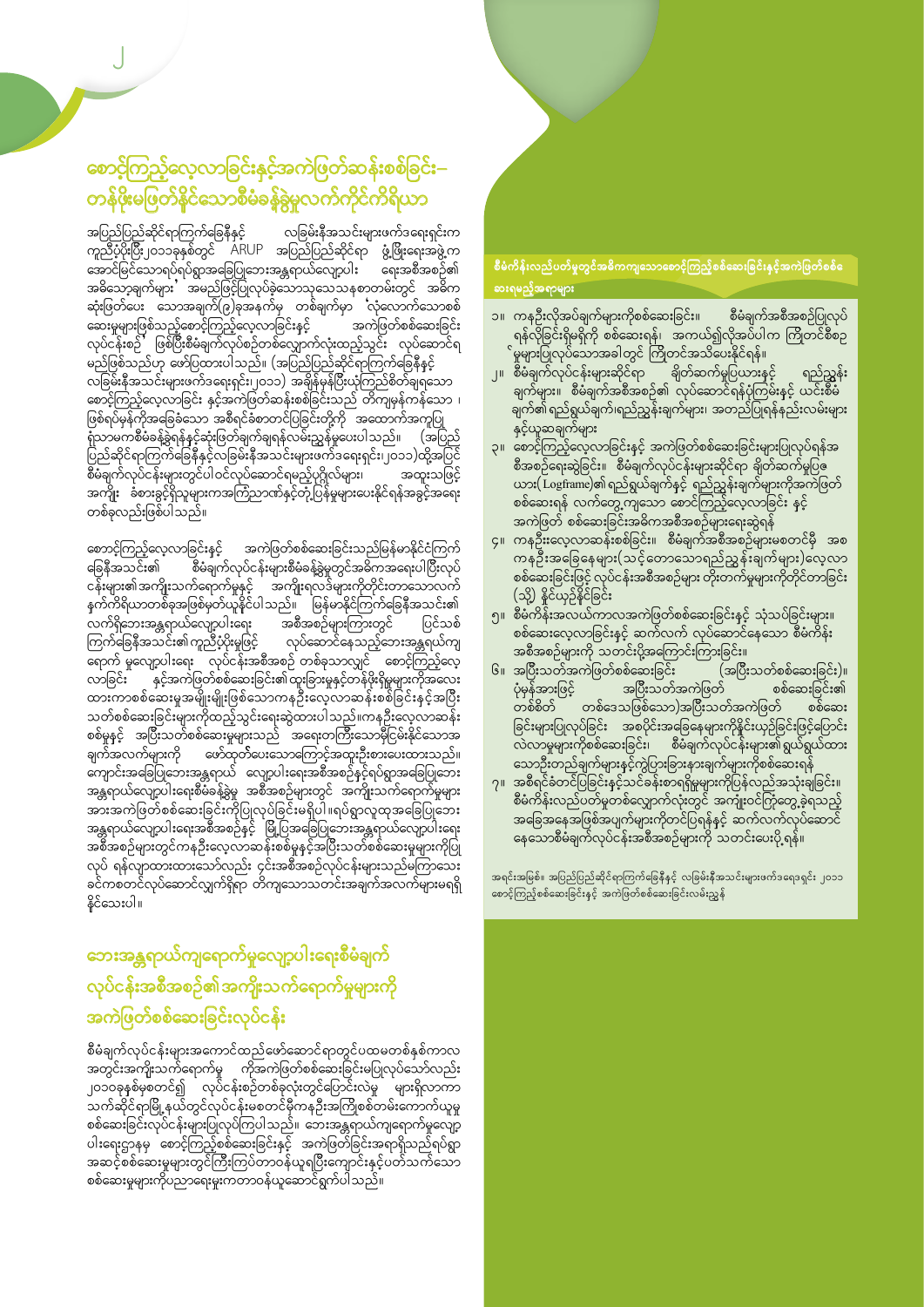၄င်းအခြေခံဆန်းစစ်မှုနှင့် တူညီသောမေးခွန်းလွှာပုံစံများကို အပြီးသတ် ိုးညိဳသိောလနားနားနားကို ကိုးကား ကိုးကားကို ကိုးကားကို တစ်ဆေး<br>စစ်ဆေးမှုများ တွင်အသုံးပြုပြီးနောက်ဆုံးရလဒ်ဖြစ်သည့်အကဲပြတ် စစ်ဆေး<br>ခြင်း အစီရင်ခံစာကို ထိုကြိုတင်သတ်မှတ်ထားသော မှန်းဆရလဒ်များနှင့်<br>နိူင်းယှဉ်ပြီး စစ်ဆေးမှုအကြိုရ ္မ<br>ဘေးအန္တရာယ်လျှော့ချရေးအစီအစဉ်၏ အကျိုးသက်ရောက်မှုများကိုအကဲ<br>ဖြတ် စစ်ဆေးရန်အတွက် လုပ်ငန်းအစီအစဉ်ပြီးဆုံးသောအခါတွင်အဓိကအ ာ<br>အကျိုးသက်ရောက်မှုများကိုအကဲ ့<br>ရေးပါသော ပုဂ္ဂိုလ်များနှင့် တွေ့ဆုံမေးမြန်းခြင်းပြုလုပ်ပါသည်။

#### ကနဦးဆန်းလေ့လာဆန်းစစ်ချက်များပြုလုပ်ခြင်း

ဘေးအန္တရာယ်လျော့ပါးရေး အစီအစဉ်အောက်တွင် ကနဉီးလေ့လာ<br>ဆန်းစစ်ချက်များကိုနောက်ဆုံး စီမံချက်ဦးတည်လုပ်ဆောင်မည့် ကျေးရွာများ ဆီမိုးစေများကျားကိုရောက်တုံး - စာမျက်ဦးစားည - စုံစစ<br>ရွေးချယ်သတ်မှတ်ပြီးသောအခါတွင်ပြုလုပ်ပါသည်။ ကျေးရွာလူထုထဲ ာျပင္လာတာေတာ့ ေတြက ေတြက ေတြကို ေသးဆန္တရာယိုလျော့ပါးေရး<br>တွင်သတင်းအချက်အလက်များ မကောက်ယူမှီ ဘေးအန္တရာယ်လျော့ပါးေရး<br>ကနမှစောင့်ကြည့်စစ်ဆေးခြင်းနှင့် အကဲဖြတ်ရေးအရာရှိသည် မြို့နယ်တွင် မာနမ္ေလးကြင္း<br>အေသ ဆိုင္ငံရာအာဏာပိုင်များ၊ကျေးရွာဘေးအန္တရာယ်လျော့ပါးေရးစီမံခန့်ခွဲမှု<br>ကော်မတီဝင် များနှင့်ကြက်ခြေနီစေတနာ့လုပ်အားရှင်(၁၂ – ၁၅)ဦးပါဝင်သော<br>မောင့်ကြည့်စစ်ဆေးခြင်းနှင့် အကဲဖြတ်စစ်ဆေးခြင်းအဖွဲ့ဖွဲ့စည်းပါသည်။ ထို ာ …<br>စဉ်များသင်တန်းကို (၂)ရက်တာကြာမျှပို့ချပေးပါသည်။



မြန်မာနိုင်ငံကြက်ခြေနီအသင်းမှစေတနာ့လုပ်အားရှင်များအခြေခံဆန်းစစ်လေ့လာခြင်းအတွက် ပ ၊ ၊ ၊ မ ပ ၊ ပ ၊<br>သတင်းအချက်အလက်များကောက်ယူနေပုံ<br><mark>ဆန်းစစ်လေ့လာခြင်း၏ ရည်ရွယ်ချက်များ</mark>

အကြမ်းဖျင်းအားဖြင့် ဆန်းစစ်လေ့လာခြင်း၏ ယေဘုယျရည်ရွယ်ချက်မှာ မကြွမ်းရမ်းမားမြှင့် လမ်းမောင်ငံ့လာမြှမ်း။ သောကျေးကြွရွာမျက်ကို<br>ရပ်ရွာနှင့် အိမ်ထောင်စု အဆင့်များတွင် ဘေးဖြစ်နိုင်ခြေ/ဘေးအန္တရယ်<br>ကြောင့်ဆုံးရုံးနိုင်ခြေများကို နားလည်သဘောပေါက်ပြီးကြိုတင်ပြင်ဆင်မှုများ<br>ပြုလုပ်ထားမှုအခြေအနေ ၂.<br>နားလည်သဘောပေါက်မှု . .<br>`အတိုင်းအတာများကိုဖော်ထုတ်သတ်မှတ်နိုင်ရန် ရည်ရွယ်ပါသည်။

#### အသေးစိတ်ရည်ရွယ်ချက်များမှာ–

- ရပ်ရွာအကြာင်းအကျဉ်းချုပ်ကိုလေ့လာရန်
- သဘာဝဘေးအန္တရာယ်များနှင့် ပတ်သက်၍ရပ်ရွာလူထု၏လက်ခံယုံ
- လက်ရှိရေလွှမ်းမိုးမှု<sup>၊</sup>နှင့်ပတ်သက်၍ ကြိုတင်ပြင်ဆင်ထားမှုများနှင့်အိမ် ႜ<br>ထောင်စုနှင့် ကျေးရွာအဆင့်ကိုင်တွယ်ဖြေရှင်းနိုင်မှုကိုဖော်ထုတ်နိုင်ရန်

#### နမူနာနှင့်သတင်းအချက်အလက်များစုဆောင်းခြင်း

ကနဦးဆန်းစစ်မှုသတင်းအချက်အလက်များ ကောက်ယူရန်သာမာန်ကျပန်း ၖိအချိုးကျနမူနာကောက်ယူနည်း ကိုပေါင်းစပ်<br>ပထမဦးစွာကျေးရွာ လူဦးရေပေါ်မူတည်ပြီးနမူနာ နမူနာကောက်နည်းနှင့် အသုံးပြုထားပါသည်။ သတင်းအချက်အလက် အရွယ်အစားကိုရွေးချယ်ရပါသည်။ ရေဘူယျအား .<br>ဖြင့်ကနဦးဆန်းစစ်မှု အချက်အလက်များကောက်ယူရာတွင် အိမ်ထောင်စု ့<br>တွေ့ဆုံမေးမြန်းမှု ပြုလုပ်ရပါသည်။ ့တွေ့ဆုံမေးမြန်းရာတွင် အောက်ပါသတ်မှတ်ချက်များပေါ်မူ ယင်းကဲ့သို့ မာတာတုန္း<br>တည်၍ရွေးချယ်ခံထားရသော မိသားစုမှသင့်တော်သူကိုတွေ့ဆုံမေးမြန်း<br>ခြင်းပြုလုပ်ရပါသည်။ ဖြေကြားမည့်မိသားစုဝင်သည် အသက်(၁၅)နှစ်ပြည့်ပြီး<br>သူ၊၄င်းရွာတွင် အခြေတကျနေထိုင်သူဖြစ်ကာ တွေ့ဆုံမေးမြန်းမှုကိုဖြေဆိုရန် ာ ခိုန်ပေးနိုင်သူဖြစ်ရမည်။ စစ်တမ်းကောက်ရာတွင်အရေအတွက်ကိုဆန်းစစ် သောနည်းကိုသုံး၍စံတစ်ဝက်ပြု(semi-structured)မေးခွန်းများဖြင့် မျက်နှာ -<br>ချင်းဆိုင်ထိပ်တိုက် မေးမြန်းခြင်းကိုအသုံးပြုသည်။ တွေ့ဆုံမေးမြန်းမှုကို<br>စောင့်ကြည့်လေ့လာခြင်း နှင့်အကဲဖြတ်စစ်ဆေးရေးအရာရှိ၏ကြီးကြပ်မှု -<br>စောင့်ကြည့်လေ့လာခြင်း းလား<br>အာက်တွင် ကြက်ခြေနီစေတနာလုပ်အားရှင်များက ပြုလုပ်ပါသည်။

#### သတင်းအချက်အလက်များထည့်သွင်းခြင်းနင့် ခွဲခြမ်းစိတ်ဖျာစီစစ်မှုများ ပြုလုပ်ခြင်း

သတင်းအချက်အလက်များစာရင်းသွင်းရန်အတွက် စောင့်ကြည့်လေ့လာခြင်း<br>နှင့်အကဲဖြတ်စစ်ဆေးရေးအရာရှိသည် မြို့နယ်အဆင့်တွင်အဖွဲ့မှ(၂)ဦး–(၃) ဦးခန့် ကိုကောက်ယူထားသောအချက်အလက်များကို Excel & Sphinx Survey တွင်စာရင်းသွင်းရန်တာဝန်ပေးလေ့ရှိပြီး အချက်အလက်များ Software? ာစီရင်ခံစာတင်ရန်အတွက် ကိုခွဲခြမ်းစိတ်ဖြာရန်နှင့် ၄င်းအရာရှိ ကိုယ်တိုင်ပြန်လည် ာ<br>- သုံးသပ်ပါသည်။ ပြင်သစ်ကြက်ခြေနီအဖွဲ့မှဘေးအန္တ ကုယတုငပြနလည<br>- ရာယ်လျော့ပါးရေးညိနိုင်းရေးအရာရှိမှ အတည်ပြုပြီးသောအခါအစီရင်ခံစာကို<br>- မြန်မာနိုင်ငံကြက်ခြေနီအသင်းအုပ်ချုပ်ရေးအဖွဲ့ သို့တင်ပြရသည်။ - အပြီးသတ်<br>- အစီရင်ခံစာသည်ရုံးတွင်းတွင်သုံးရန်သာဖြစ်သည်။

### အပြီးသတ်စစ်ဆေးခြင်း

အပြီးသတ်စစ်ဆေးခြင်းသည် ကနဦးလေ့လာဆန်းစစ်မှုအချက် အလက်များ<br>ကောက်ယူခြင်း နှင့်အချိန်ကာလသာကွာခြားပြီးလုပ်ဆောင်နည်းများအတူတူ ပင်ဖြစ်သည်။

### စစ်တမ်းကောက်ယူခြင်း၏ ရည်ရွယ်ချက်များ

အပြီးသတ်စစ်ဆေးခြင်း၏ ရေဘုယျရည်ရွယ်ချက်သည် အစီစဉ် ာ<br>တစ်ခု၏ရလဒ်နှင့်အကျိုးသက်ရောက်မှုကို အကဲဖြတ်ခြင်းဖြင့် 

စီမံချက်များပြုလုပ်ရန် ရပ်ကွက်/ ကျေးရွာရွေးချယ်ခြင်းအပြည့်အစုံကို ရပ်ရွာလူထုအခြေပြု ဘေးအန္တရာယ်လျော့ပါးရေး လုပ်ဆောင်မှု (Case dtudy) ၁ တွင်ဖော်ပြထားပါသည်။

ရေလွှမ်းမိုးမှုနှင့်ပတ်သက်၍ အန္တရာယ်ဖြစ်နိုင်ခြေများကို စီမံချက်တည်နေရာများအားလုံးတွင် ဖြစ်နေကျဘေးအန္တရာယ်ကျရောက်မှုများအဖြစ် အထူးလေးပေး သတ်မှတ်ထားပါသည်

<sup>-&</sup>lt;br>စီမံချက်တည်ရှိရာမြို့နယ်ပေါ်တွင်မူတည်၍ မတူညီသော ခွဲခြမ်းစိတ်ဖြာနည်းကိုအသုံးပြု ကြသည်။ အချို့သောမြို့နယ်များတွင် Sphinx and Excel နှစ်မျိုးစလုံးအသုံပြုနေချိန်တွင် ာ<br>အချို့မြို့နယ်များက Sphinx Survey Software တစ်မျိုးတည်းကိုသာအသုံးပြုကြပါသည်။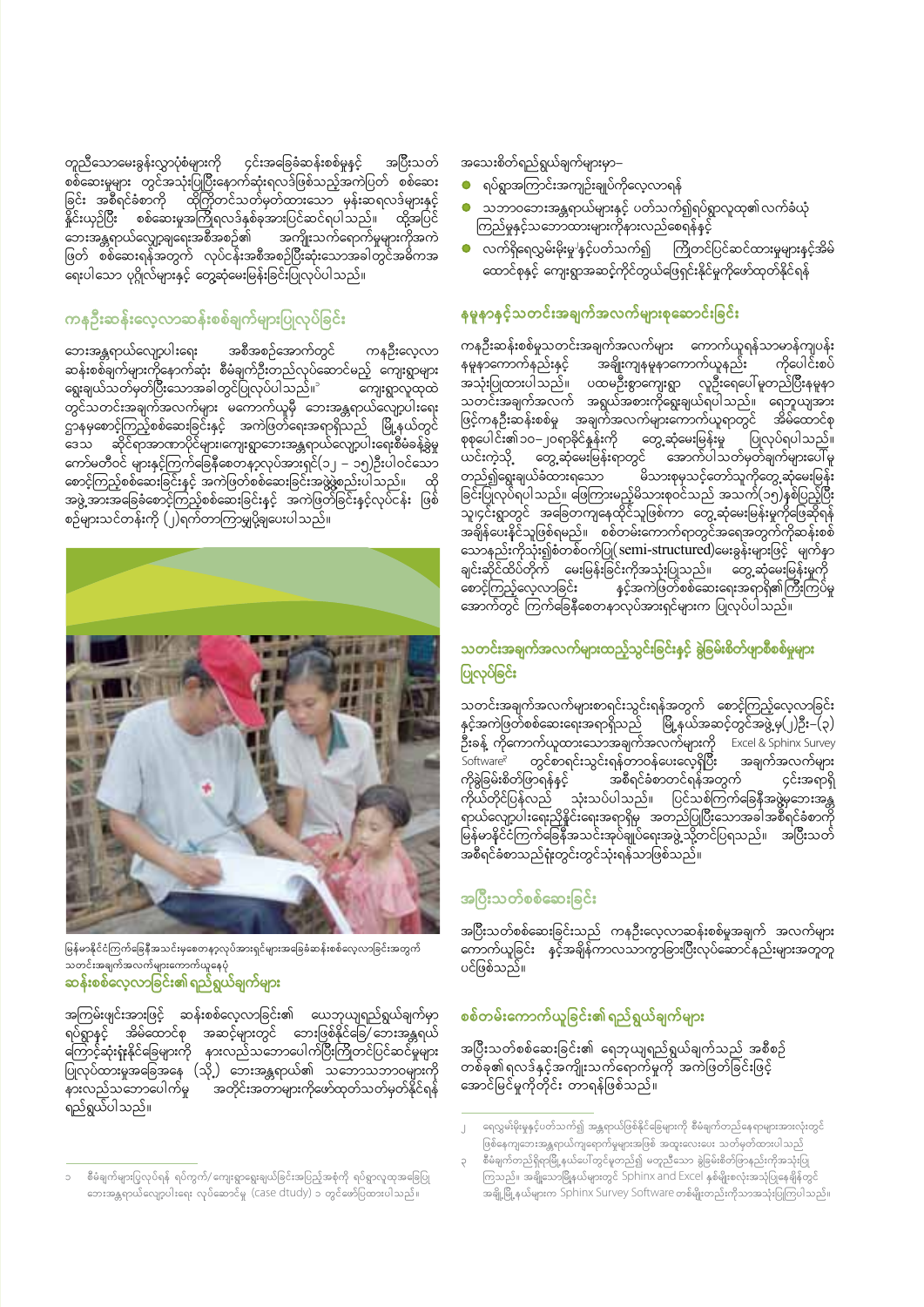

ကနဦးလေ့လာဆန်းစစ်မှုများနှင့်အပြီးသတ်လေ့လာဆန်းစစ်မှုများတွင်အသုံးပြုသောစံတစ်ဝက်ပြု မေးခွန်းများလွှာအတွက်ရပ်ကွက်လူထုကဖြေကြားပေးနေပုံ

- 
- အဓိကရည်ရွယ်ချက်များမှာ<br>● ကနဦးလေ့လာဆန်းစစ်မှုအချက်အလက် များနင့်နိူင်းယှဉ်ရန်<br>● အစီစဉ်၏က္ခဏ္ဍတစ်ခုစီမှရလဒ်နှင့် အကျိုးသက်ရောက်မှုများကို တိုင်းတာရန်နှင့်
- ှ<br>အစီစဉ်၏အမှန်တကယ်ရလဒ်နှင့်မျှော်မှန်းရလဒ်ကိုနိူင်းယှဉ် အကဲဖြတ်ရန်  $\bullet$

#### နမူနာနှင့်အချက်အလက်ကောက်ယူခြင်<mark>း</mark>

ာမြီးသတ်စစ်ဆေးခြင်းတွင် ကောက်ယူသောမေးခွန်းလွှာသည်လည်း ကနဉ်း<br>လေ့လာဆန်းစစ်မှကောက်ယူစဉ်ကအသုံးပြုသော မေးခွန်းလွှာနှင့် တစ်ထပဲ<br>တည်းဖြစ်သည့်အပြင်ကျေးရွာအလိုက် နမူနာအရွယ် အစားသတ် မှတ်ရာတွင်<br>လည်းကောင်း၊ ကောက်ယူသူ (စောင့်ကြည့်လေ့လ

၊<br>'မှန်ကန်သောနိုင်းယှဉ်မှုဖြစ်စေရန်အလို့ငှာ ကနဦးလေ့လာဆန်းစစ်မှု<br>အချက်အလက်ကောက်ယူစဉ်ကပါဝင်ခဲ့သောမိသားစုမှဖြေကြားသူဖြစ်ရန်

အတတ်နိုင်ဆုံးလုပ်ဆောင်ပါသည်။<br>ယင်းပုဂ္ဂိုလ်မရှိမှသာယင်းမိသားစုမှ<br>တစ်ဦးကိုရွေးချယ်မေးမြန်းပါသည်။

#### အချက်အလက်စာရင်းသွင်းခြင်းနှင့်ခွဲခြမ်းစိစစ်ခြင်း

စောင့်ကြည့်လေ့လာခြင်းနှင့် အကဲဖြတ်စစ်ဆေးရေးအဖွဲ့ မှ တာဝန်<br>ပေးအပ်ခြင်းခံထားရသောသူ၂ဦး (သို့) ၃ဦးကမြို့နယ်အဆင့်တွင်ကောက်ယူ<br>ထားသောအချက်အလက်များကို Excel database or Sphinx Survey ထားသောအချကအလကများကု Excer database or Sprimix Survey<br>Software တွင်စာရင်းသွင်းပါသည်။ အချက်အလက်များကို ခွဲခြမ်းစီစစ်ရန်နှင့်<br>ပြန်လည်သုံးသပ်ခြင်းကိုစောင့်ကြည့်လေ့လာခြင်းနှင့် အ ကဲဖြတ်ဆန်းစစ်ခြင်း<br>အရာရှိကတာဝန်ယူလုပ်ဆောင်ပါသည်

အချက်အလက်ကောက်ယူချိန်တွင်<br>အခြားသင့်တော်သောမိသားစုဝင်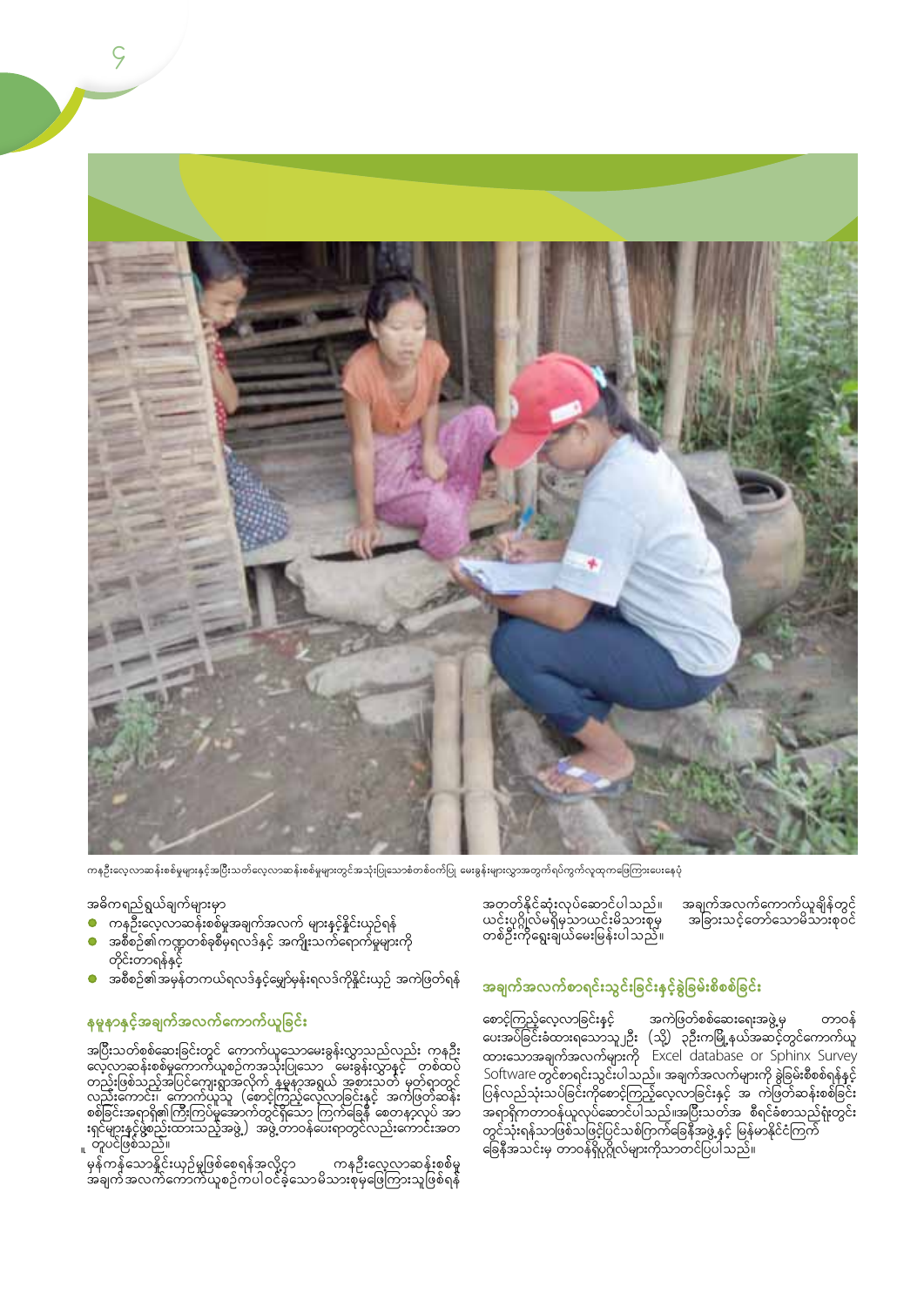### အကျိုးသက်ရောက်မှုအကဲဖြတ်လေ့လာခြင်းအဆင့်ဆင့်

ကနဦးလေ့လာဆန်းစစ်မှုနှင့် အပြီးသတ်စစ်ဆေးမှုစစ်တမ်းကောက်ယူခြင်းအ ိများကိုတိုင်းတာရန်ရပ်ကွက်/ကျေးရွာ တိုင်းမှအဓိကကျသောပုဂ္ဂိုလ်များအား ျားက နေသည်။ အသင်းပြည်သည်။ အသင်းပြည်သည်။<br>တွေ့ဆုံမေးမြန်းမှုကိုထပ်မံလုပ်ဆောင်ရပါသည်။ တွေ့ဆုံမေးမြန်းရာတွင်အစီ<br>"မိုးပြည်သည်။ အသင်းပြည်သည်။ အသင်းပြည်သည်။ မိုးပြည်သောအမြင့် ျားပေါ် မူတည်၍ ဝင်းတို့အမြင်တွင်ရှိနေသည့်ကွာဟချက်နှင့် ထပ်မံတိုးမြှင့်<br>များပေါ် မူတည်၍ ဝင်းတို့အမြင်တွင်ရှိနေသည့်ကွာဟချက်နှင့် ထပ်မံတိုးမြှင့် လုပ်ဆောင်ရန်လိုအပ်မှုများ၊ ကျေးရွာ/ ရပ်ကွက်အတွင်းပြောင်းလဲမှုများ၊ ၄င်း ှ<br>ကျေးရွာ/ ရုပ်ကွက်လူထုအတွင်းမှ ` သဘာဝဘေးအန္တရာယ်လျော့ပါးရေး ´လုပ် ပူးပေါင်းပါဝင်မှုစသည့်အချက်များ ကိုရရှိရန်ကြိုးပမ်းပါသည်။ ဤအချက်အလက်များကို စစ်တမ်းကောက် ပါသည်။

SPSS<sup>,</sup> ပုံစံတွင် ထည့်သွင်းခွဲခြမ်းစီစစ်ပါသည်။ အကျိုးဆက်အကဲဖြတ်မှုများ<br>မှရလဒ်များနှင့် <sub>့</sub> ပြောင်းလဲပြီးသော မူရင်းစစ်တမ်းအချက်အလက်များကို မှရလာများမှ လူသားသည်။<br>ပေါင်းစပ်၍အကဲဖြတ်အစီရင်ခံစာ ပထမပိုင်းသည် ပြွန်လည်ဖြေဆိုသော .<br>အုပ်စုနှစ်ခုကိုနိူင်းယှဉ်ထားပါသည်။ အထက်တွင်ဖော်ပြထားသည့်အတိုင်း အတတ်နိုင်ဆုံးယခင် ကနဦးလေ့လာဆန်းစစ်မှုတွင် ဖြေဆိုသူများကိုသာ အတတနုဆေးယခင ကနဉးလေ့လာဆနုးစစမှုတွင ဖြေဆုသူများကုသာ<br>တွေ့ဆုံမေးမြန်းရမည်ဖြစ်သော်လည်း အပြီးသတ်စစ်ဆေးမှုစစ်တမ်း ကောက်<br>မျယ်ရပါသည်။ ပြန်လည်ဖြေဆိုသူအုပ်စုနစ်ခု၏အခြေအကိုယှဉ်ကြည့်ရာ<br>ချယ်ရပါသည်။ ပြန်လည်ဖြေဆိုသူအုပ်စုနစ်ခု၏အခြေအကိုယှ ထည်ဖော်ပြီးချိန်အခြေအနေကိုနိူင်းယှဉ်ခြင်းဖြင့် တိုးတက်ပြောင်းလဲမှု များရှိမရှိကို မြင်တွေ့ပါသည်။ အကဲဖြတ်အစီရင်ခံစာ၏ အရေးကြီးသော ု ၂. ၂. ၂. ၂.<br>အခြားအစိတ်အပိုင်းသည် စီမံ ချက်လုပ်ငန်းများ ဆက်စပ်မှုပြဧယား (Logical framework) မှမျှော်မှန်းရလဒ်များနှင့် အကောင်ထည် (Logical mannework) - နှစ္စျာ-မှန်းရျာတငျားနှင့် - - -<br>ဖော်ရာမှရသော တကယ့်ရလဒ်များကို နိူင်းယှဉ်ပြခြင်းဖြစ်သည်။



မြန်မာနိုင်ငံကြက်ခြေနီအသင်းကြက်ခြေနီစေတန**့**လုပ်အားရှင်များရပ်ကွက်ပြည်သူလူထုနှင့်အုပ်စု အလိုက်ဆွေးနွေးခြင်း

အကျိုးသက်ရောက်မှုအကဲဖြတ်စစ်ဆေးခြင်း အစီရင်ခံစာတွင်ကနဦးလေ့လာ …<br>အပြီးသတ်စစ်ဆေးမှုစစ်တမ်းမှရလာဒ်များကို ဆန်းစစ်မှုနှင့် အတူ ာက္ပနိူင်းယဉ်စီစစ်ပေးပါသည်။ အချက်အလက်များကိုခွဲခြမ်းစီစစ်ရန်အချ ို့ကို <sup>ိ</sup>ံပုံစံပြောင်း၍ မှတ်တမ်းတင်ရပါသည်။ ဥပမာအားဖြင့် ကျုံပျော်မြို့န ု<br>ယ်တွင်ပထမဦးဆုံးကနဦး လေ့လာဆန်းစစ်မှုအချက်အလက်များကို Excel မှSPSS Excel မှ SPSS သို့ ပြောင်းရွှေ့ထည့်သွင်းရပါသည်။ ဒုတိယအနေ ဖြင့်အပြီးသတ်စစ်တမ်းမှအချက်အလက်များက Sphinx ှ်စံမSPSS ပုံစံပြောင်းရသည်။ ပိုစံသို့ပြန်လည် တတိယအနေဖြင့်လွတ်လပ်စွာ မြေဆိုနိုင်သောမေးခွန်းများ၏ တုနဲ့ပြန်ချက်များကိုပြန် လည်ပြီးပြောင်းလဲ ပေးရသည်။အရင်ဖေ့ဒီပြထွားသည့် အတိုင်းမြို့နယ်ကို လိုက်၍ကနဦး ိမ္း ျပည္နယ္ ၂ ေသာ ၂ ေသာ ၁ ေသာ ၂ ေသာ ၂ ေသာ ၂ ေ<br>လေ့လာဆန်းစစ်မှု နှင့် အပြီးသတ်စစ်ဆေးမှုစစ်တမ်း အချက်အလက်များ ကိုစာရင်းအင်းပုံစံနည်းအမျိုးမျိုးကိုသုံး၍ ထည့်သွင်း ထားကြပါသည်။<br>သို့သော်လည်း မြို့နယ်အားလုံးလိုလိုတွင်နောက်ဆုံးအချက်အလက်များကို



တောရွာလေးတစ်ရွာတွင်မြန်မာနိုင်ငံကြက်ခြေနီစေတနာ့လုပ်အားရှင်များသတင်းအချက်အလက် မျှ ၁းကောက်ယူနေပုံ

#### ဖြစ်မြောက်အောင်ကူညီထောက်ပံ့ပေးသောအကြောင်းအရာများ

#### ရပ်ကွက်/ ကျေးရွာလူထုပါဝင်ဆောင်ရွက်မှု

မေးခွန်းများကိုဖြေဆိုရာတွင် လူထု၏စိတ်အားထက်သန် စွာပါဝင်ပူး ပေါင်းခြင်းနှင့်၄င်းတို့ အချိန်များပေး၍မေးခွန်းများကို စိတ်အားထက် သန်စွာဖြေဆိုပေးခြင်းသည် ၄င်းတို့ ပတ်ဝန်းကျင်ရှိဘေးအန္တရာယ်ကျ ရောက်နိုင်မှုအခြေအနေ(ပင်လယ်ကမ်းရိုးတန်းသေသများတွင်ဆိုင်က ုး<br>လုံးနင့်ရေလွှမ်းမိုးမှု များမကြာခဏဖြစ်တတ်ခြင်း)ကိုနားလည်သဘော .<br>လုပ်ငန်းများကို တိုးတက်စေရန်အတွက် အရေးပေါ်ဘေးအန္တရာယ် ာ သည်။ အသင်းများ အသင်းများ အသင်းများ သည်။<br>"ကျော့ပါးရေးလုပ်ငန်းများလိုအပ်ခြင်းတို့ ကြောင့်ဖြစ်ပါသည်။

ကျောက်တန်းမြို့နယ်တွင်ကနဦးလေ့လာဆန်းစစ်မှုနှင့် အပြီးသတ်စစ်ဆေးမှုများကိုခွဲခြမ်းစိတ် ဖျာစီစစ်ရာတွင်နှထခနူ ကိုအသုံးပြုပါသည်။ အလားတူစွာ အကျိုးသက်ရောက်မှုအကဲဖြတ် စစ်ဆေးခြင်းတွင်လည်း Excel ကိုသုံး၍ခွဲခြမ်းစိတ်ဖျာစီစစ်ပါသည်။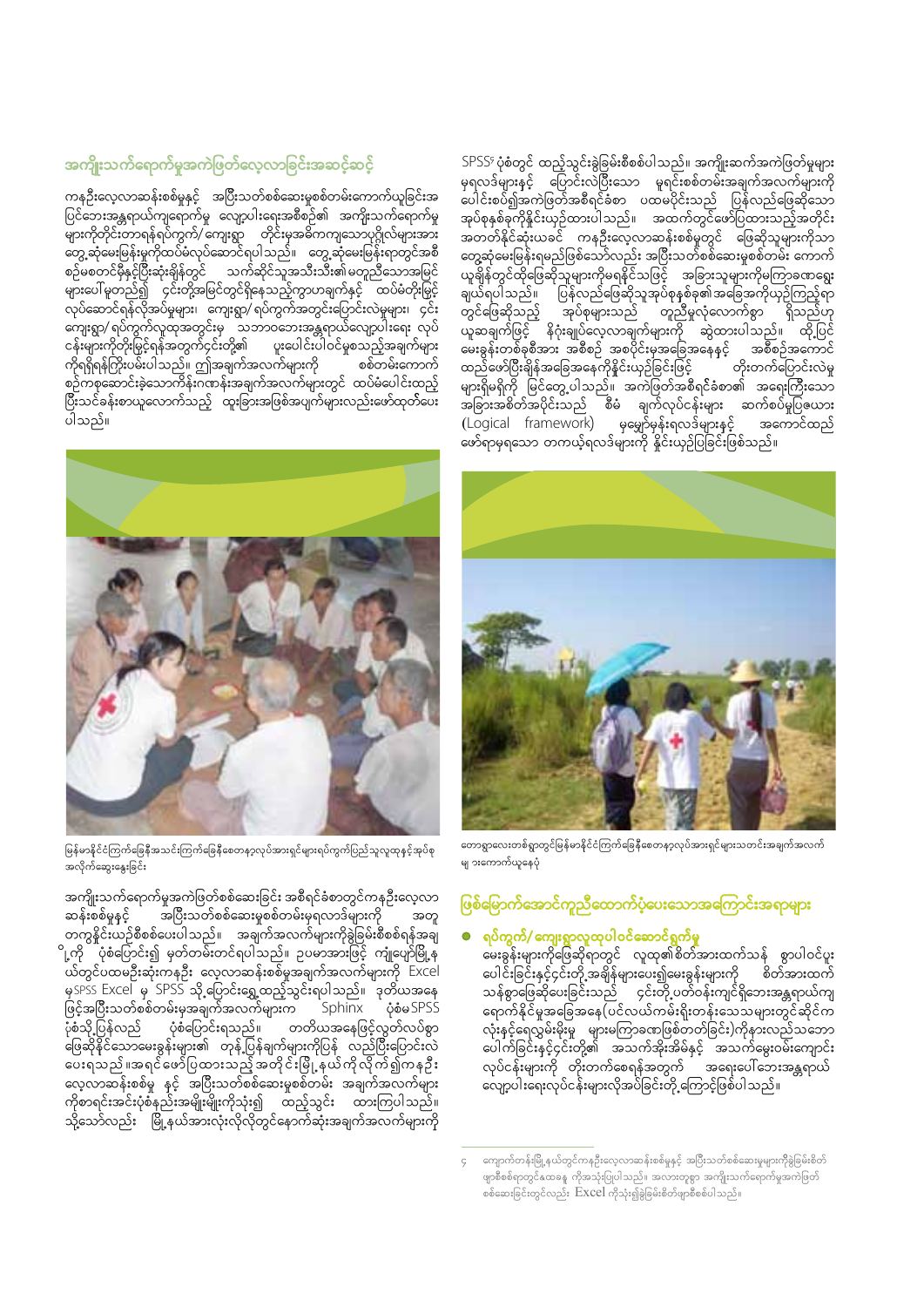- ကြက်ခြေနီစေတန**့**ဝန်ထမ်းများ၏ ဆောင်ရွက်မှုများဖြစ်သောစီမံချက် ကြက်မြေနပေတနာ့ပနယ်မေျား၏ ဆောင်ရွက်မှုများဖြစ်သောစမ်ချက်<br>တည်ရှိရာနေရာများသို့သွားရောက်ကြည့်ရှုခြင်း နှင့်လေ့လာစစ်ဆေး<br>မှုများ ပြုလုပ်ခြင်းများမရှိပါက စီမံချက်လုပ်ငန်းများ မဆောင်ရွက်မှီ<br>အခြေအနေနှင့် ဆောင်ရွက်ပြီးအခြေအနေများ ာင္း<br>လဒ်များကိုတိုင်းတာစစ်ဆေးရာတွင် ကြက်ခြေနီစေတနာ့လုပ်အားရှင်များ<br>၏ စိတ်ဝင်စားစွာပါဝင် ဆောင်ရွက်မှုသည် အဓိကကူညီပံ့ပိုးပေးသော အချက်တစ်ခုပင်ဖြစ်သည်။
- <mark>တူညီ</mark>သောသတင်းအချက်အလက်ကောက်ယူနည်းများကိုအသုံးပြုခြင်း  $\bullet$ <mark>ဟူညသောသတင်းအမျက်အလက်ကောက်ယူနည်းများကိုအသုံးပြုမြင်း</mark><br>ကနဦးလေ့လာဆန်းစစ်မှုနှင့် အပြီးသတ်စစ်ဆေးမှုများတွင် တူညီတိကျ<br>သောစစ်ဆေးမှုမေးခွန်းလွှာ များကိုအသုံးပြွ၍တူညီသောစောင့်ကြည့်စစ်<br>ဆေးခြင်းနှင့်အကဲဖြဆ်စစ်ဆေးခြင်းအဖွဲ့ကတူညီသော .<br>ရှင်များအတွက်အခက်အခဲများကို လျော့နည်းစေပါသည်။

# <mark>ကြုံတွေ့ ရသောအခက်အခဲများ</mark>

- တူညီသောမေးခွန်းလွှာပုံစံကိုသုံးသော်လည်း သတင်းအချက်အလက်များ<br>စစ်ဆေ့းခွဲခြမ်းမှုပြုလုပ်ရာတွင် မတူညီမှုများကိုတွေ့ရသည်။ အသီးသီး သောမြို့နယ်များတွင်မတူညီသောသတင်းအချက်အလက်စစ်ဆေးသည့် ျားနှင့်အပြီးသတ် စစ်ဆေးမှုများတွင်တူညီမှုမရှိပါ။
- ျားနား--ပု<br>မြို့နယ်တစ်မြို့ထဲတွင် ကနဦးလေ့လာဆန်းစစ်မှုများနှင့်အပြီးသသတဲ<br>ဆန်းစစ်မှုများပြုလုပ်ရာတွင် မတူညီသောသတင်းအချက်အလက်များကို စနှစ်ကိုအသုံးပြုသောကြောင့်ဖြစ်သည်။<br>စနစ်ကိုအသုံးပြုသောကြောင့်ဖြစ်သည်။ ထိုသို့စနစ်မတူညီမှုကြောင့် ္ - - - - - - - - - - - - - - - - ဟုဘာ့မဗသည။<br>စစ်ဆေးမှုရလဒ်များကိုဖော်ပြရာတွင် သတင်းအချက်အလက် များကို<br>ပြန်လည်အဓိပ္ပါယ်ဖော်ပြရပြီး အခက်အခဲများနှင့် မပြည့်စုံမှုများကို<br>ကြုံတွေ့ရသည်။
- ယခုလက်ရှိအသုံးပြုနေသော အကျိုးသက်ရောက်မှု စစ်ဆေးခြင်းလုပ်ငန်း<br>သည်အလွန်တင်းကျပ်သော အချိန်ဇယားကိုလိုက်နာရပါသည်။ ကနဦး<br>စစ်ဆေးမှုများပြုလုပ်ပြီး <sub>့</sub> တစ်နှစ်အတွင်းအပြီးသတ်စစ် ့ ဆေးမှုမကို နေပါသည်။ဥပမာ–ရွာတစ်ရွာတွင် စောင့်ကြည့်စစ်ဆေးခြင်း နှင့်အကဲ ္ပြဲ<br>ဖြတ်စစ်ဆေးခြင်းအဖွဲ့က အပြီးသတ်စစ်ဆေးခြင်းဆိုင်ရာ သတင်း ၣ<br>ႜႋ႞ၯၯၟၯၟၣ
- ထို့အပြင် မြို့နယ်တစ်ခုတွင် အချိန်တိုတစ်နှစ်သာ သတ်မှတ်ထား<br>ထို့အပြင် မြို့နယ်တစ်ခုတွင် အချိန်တိုတစ်နှစ်သာ သတ်မှတ်ထား သောကြောင့် တစ်ခါတစ်ရံ ကနဦးလေ့လာဆန်းစစ်မှု နှင့်အပြီး သတ် လေ့လာဆန်းစစ်မှုများကိုမတူညီသောမြို့နယ်နှစ်ခုတွင် ာ<br>၁၉၆၉၀ မလေသမန်းမာန်များကိုတော့သောမြို့နယ်နှံမလုတ်<br>နက်ထဲပြုလုပ်ကြရပါသည်။ လုပ်ငန်းစဉ်တစ်ခုလုံးကို စောင့်ကြည့်လေ့<br>လာခြင်းနှင့်အကဲဖြတ်စစ်ဆေးရေး(M&E) အရာရှိတစ်ယောက်တည်းက<br>သာအချိန်တိုအတွင်တွင်တပြိုင်တည်း တာဝန်ယူကြီးကြပ်ရသောကြောင့် သတင်းအချက်အလက်များထည့်သွင်းခြင်းနှင့်စီစစ်မှုများပြလုပ်ရာတွင်မြို့<br>နယ်နှစ်ခု အတွက်အချိန်မပေးနိုင်သောကြောင့် သတင်းအချက်အလက်မှန် ႑ − − − −<br>ကန်မှုများလျော့နည်းနိုင်ပါသည်။<br>ကနဦးလေ့လာဆန်းစစ်မှုများနှင့်
- အပြီးသတ်ဆန်းစစ်လေ့လာမှုများတွင် အသုံးပြုသောမေးခွန်း လွှာပုံစံသည်ရပ်ရွာလူထုအခြေပြုဘေးအန္တရာယ် ္မွာ ၂၂၂၂ ၂၂၂ ၂၂ ၂၂ ၂၂ ၂၂ ၂၂ ၂၂ ၁၉၂<br>လျော့ပါးရေးအကြောင်းအရာအချက်အလက်များကိုသာအလေးပေးထား ့<br>သောကြောင့် ကျောင်းအခြေပြုသေးအန္တရာယ်ကျရောက်မှုလျော့ပါးရေးနှင့ ိသာရက္ပြာလုိက်လျှောင်းအမြေပြသေးအိမ္တရာလကျရောက်မှုလျောင်းရေးမှာ<br>- မြို့နယ်ကြက်ခြေနီအသင်းခွဲများ၏ စွမ်းဆောင်ရည်မြှင့်တင်ရေးတွင်ပါဝင်<br>- သောအဓိကအချက်များမရနိုင်ပေ။ ထို့ကြောင့်ဘေးအန္တရာယ်လျော့ပါးရေး<br>- အစီအစဉ်အောက်တွင်ရပ်ရွာအခြ အခြားလုပ်ငန်းစဉ်များရှိသော်ည်း ၄င်းတို့၏အကျိုးသက်ရောက်မှုကို စစ်ဆေး လေ့လာရန်သတင်းအချက်အလက်များစုဆောင်းခြင်းမရှိပါ ။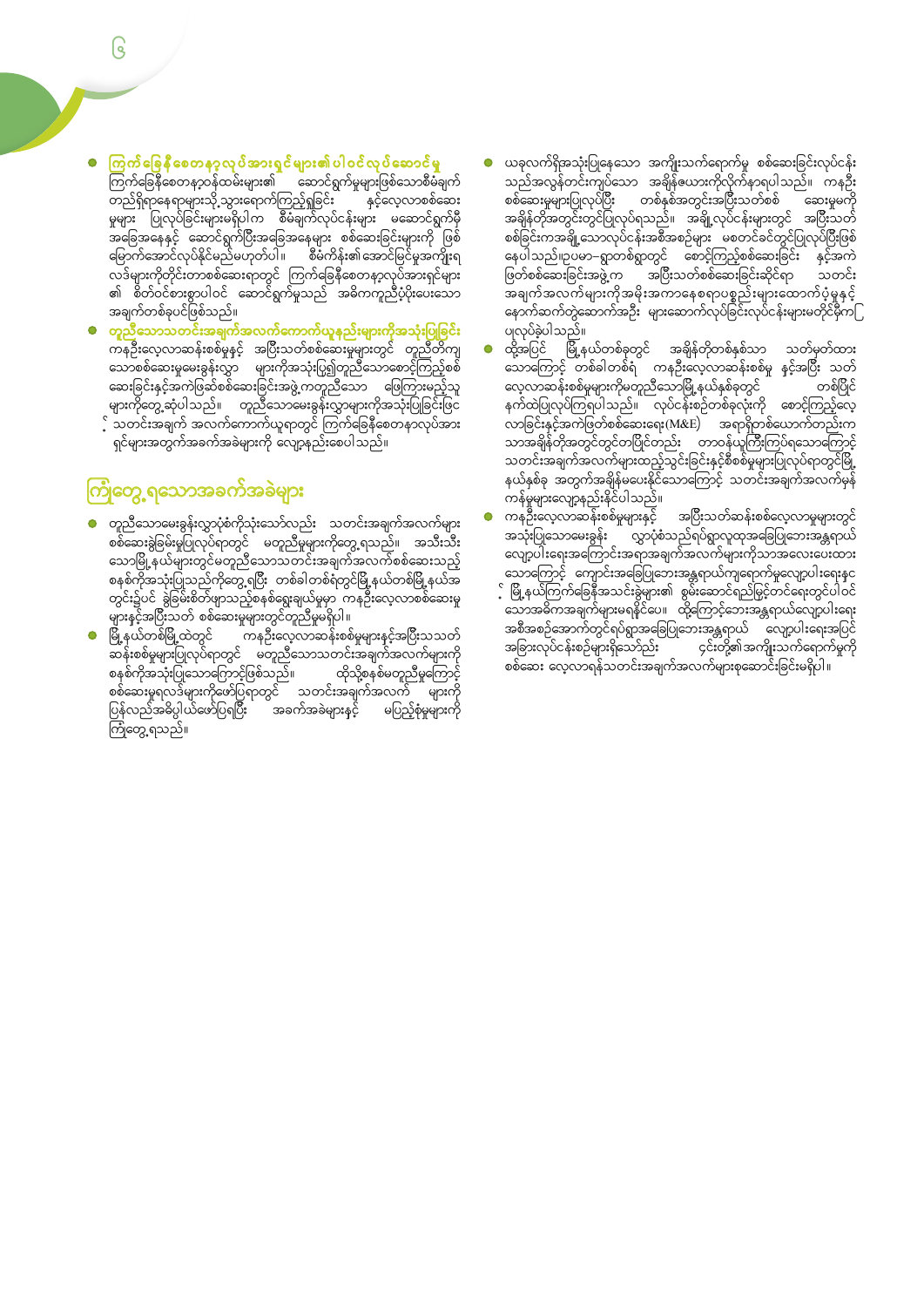#### <span id="page-6-0"></span>သင်ခန်းစာရရှိမှုများနှင့်အကြံပြုချက်များ

- ဘေးအန္တရာယ်ကျရောက်မှုလျော့ပါးရေး အစီအစဉ်မှအကဲဖြတ် ခြင်းလုပ်ငန်းစဉ်၏အဓိက ရရှိသော သင်ခန်းစာမှာမြန်မာနိုင်ငံ အစီအစဉ် များတွင် တူညီသောစောင့်ကြည့်စစ်ဆေးခြင်းနှင့်အ ကဲဖြတ်ခြင်းတို့ ကို အဆင်ပြေလွယ်ကူစွာလုပ်ကိုင်နိုင်မည်ဟုယူ ဆခြင်းဖြစ်ပါသည်။ ထိုလုပ်ငန်စဉ်သည် မြန်မာနိုင်ငံ ကြက်ခြေ နီ အသင်း၏လက်ရှိရပ်ရွာတွင် ဖွဲ့ စည်းထားရှိမှုပေါ်တွင် မူတည် ပြီးဗဟိုဌာနရှိ ဘေးအန္တရာယ်လျော့ပါးရေးဌာနမှ စောင့်ကြည့် စစ်ဆေးရေးနှင့်အကဲဖြတ်ရေးအရာရှိမှပံ့ပိုးပေးပါသည်။ဘေးဒု က္ခ္တစီမံခန့်ခွဲရေးဌာနမှစီမံချက် ရေးဆွဲခြင်း၊စောင့်ကြည့်စစ်ဆေး ခြင်း၊အကဲဖြတ်ခြင်းနှင့်အစီရင်ခံခြင်း (PMER officer) အရာရှိ .<br>ကအခြား အစီအစဉ်များရှိသောမြို့နယ်များတွင် အလားတူပံ့ပိုးမှု ိမ်းမြောက် အလေးမြောက်ပြီး မြို့နယ်များတွင် ထိုလေးများနဲ့ နကျ<br>များကိုမြန်မာနိုင်ငံကြက်ခြေနီ စေတနာ့လုပ်အားရှင်များအားပေး<br>ခြင်းဖြင့်၄င်းတိုအားကနဦးနှင့် အပြီးသသတ်စစ်ဆေးမှုများပြု<br>လုပ်ရန်အထောက်အကူပြုနိုင်ပါသည်။
- စီမံချက်၏အမှန်အကျိုးသက်ရောက်မှုများကို နိဂုံးချုပ်ရာ၌သိရှိ နားလည်နိင်ရန် အပြီးသတ်စစ်ဆေးမှုများကိုနှစ်အတန်ကြာမျှ<br>လုပ်သင့်ပါသည်။ အချို့သောအကျိုးသက်ရောက်မှုများသည် ္<br>တစ်နှစ်တာ ကြာမျှနင့်မတွေ့မြင်ရပေ။တနည်းအားဖြင့်ဆိုသော်<br>အပြီးသတ်စစ်ဆေးမှုများတွင် ဘေးအန္တရာယ် ကြိုတင်ကာ ကွယ်မှုနှင့်သတိပြုနားလည်မှုများ တိုးတက်မှုရှိကြောင်းမြင်တွေ့ ရသော်လည်းစီမံချက်ပြီး ဆုံးပြီးတစ်နှစ်အကြာတွင် ထိုကောင်း မွန်သောအကျိုးရလဒ်များပျက်စီးသွားနိုင်သည်။ ထို့ကြောင့် နဲ႕ တစ္ခုေတာ္ကို ျပန္လည္ေတာ္ေက်ာ္ေက်ာ္ေတြ<br>လက် ရှိအကျိုးရလဒ် များကို စစ်ဆေးရံ နှင့် မလံုလောက်ပါ ။<br>တိကျကိုက်ညီသောရလဒ်များက မြင်တွေ့ နိုင်ရန် နှစ်ရှည်ချဉ်း<br>ကပ်မှုနည်းလမ်းဖြင့် လုပ်ဆောင်ရန်လိုအပ်ပါသည်။
- ထို့အပြင်ရပ်ရွာတစ်ခုတွင်စီမံကိန်းအစီအစဉ်လုပ်ငန်းများ၏ ား<br>အကျိုးသက်ရောက်မှုများကို တိုင်းတာ စစ်ဆေးရာတွင်အပြီး သတ်ဆန်းစစ်လေ့လာမှုများကိုစီမံချက်လုပ်ငန်းများအားလုံးပြီး ဆုံးမှလုပ်ရန်လိုအပ်ပါသည်။

## ကျမ်းကိုးစာရင်း

- .<br>မြန်မာနိုင်ငံကြက်ခြေနီအသင်း၂၀၁၁ ၏ခုနှစ်အကျိုးရလဒ်များအကဲဖြတ်စစ်ဆေးခြင်း၊ကျုံပျော် <u>ြို့နယ်</u>
- အပြည်ပြည်ဆိုင်ရာကြက်ခြေနီနှင့်လခြမ်းနီအသင်းများဖက္လ်ရေးရှင်း၏ ၂၀၁၁ခုနှစ်စီမံကိန်း<br>လုပ်ငန်းများစောင့်ကြည့်စစ်ဆေးခြင်းနှင့် အကဲဖြတ်စစ်ဆေးခြင်းလမ်းညွှန်ဤအင်တာနက်
- 
- ၊ သပသပ<br>းဒ်ခြစ်စးန်ထလလွှား၉
	-
	-